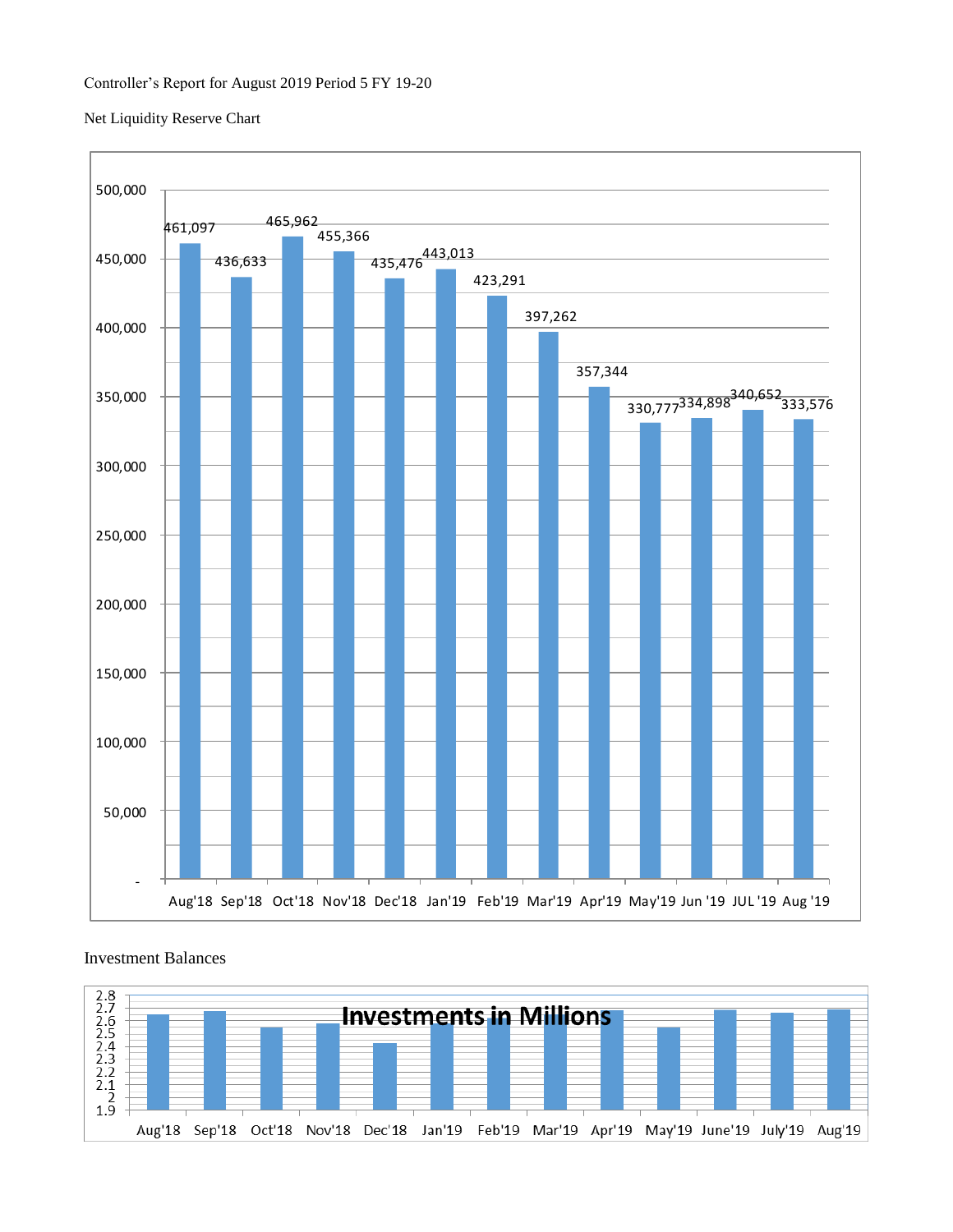## Controller's Report for August 2019 Period 5 FY 19-20

|                              | **Aug'19  | **Aug'19      | **Aug'19 | YTD       | YTD           | YTD       |
|------------------------------|-----------|---------------|----------|-----------|---------------|-----------|
|                              | Actual    | <b>Budget</b> | Variance | Actual    | <b>Budget</b> | Variance  |
| <b>Operating Revenue</b>     | 106,500   | 111,112       | (4,612)  | 631,375   | 654,730       | (23, 355) |
| <b>Operating Expenses</b>    | 124,317   | 140,369       | (16,052) | 717,674   | 750,976       | (33, 302) |
| Net Revenue/Expenses         | (17, 817) | (29, 257)     | 11,440   | (86, 299) | (96, 246)     | 9,947     |
| Less: Operating Pledge       | 0         | 0             | 0        | 0         | 0             | $\Omega$  |
| <b>Plus: Pledge Payments</b> | 0         | 0             | 0        | 20,500    | 0             | 20,500    |
| Net with Pledge Adjustments  | (17, 817) | (29, 257)     | 11,440   | (65, 799) | (96, 246)     | 30,447    |

## Financial Summary

- A surplus of \$62,903 for Member Services in the month of August and a YTD surplus of \$283,158. Yearto-date we have had 84 new members (61 of those joined at the \$52 level) and 56 members reinstated.
- The Museum is showing a YTD surplus of \$11,348. We had 1,091 visitors to the museum during the month of August. We continue to have visitors from all over; including Africa, Switzerland and Australia.
- The Net Liquidity decreased to 333,576 and is still below \$500,000 due to a low cash balance and Symposium deposits being less than its respective liabilities thru August.
- For the month of August we had an operating deficit of (\$17,817) and a YTD deficit of (\$86,299).
- August donations totaled \$70,252 which includes Chapter donations of \$925. Endowment donations of \$50,927 were received during the month.
- Our investments dividends total \$3,624 for August bringing them to a year to date total of \$28,475.
- Investments totaled \$2,910,338.

RKL has completed the audit and will be presenting to the Finance Committee in early November and reporting to the board of directors at the November Board Meeting. They offered an opinion that the financials present fairly in according with GAAP (Generally Accepted Accounting Principles).

RKL has completed the 401K 5500 Tax Form.

I am happy to say that EnnisPellum has finished the integration journal entry template. It is working and will alleviate duplicate data entry each month into the accounting system. He will also be working with me to create the proper fund codes and accounting structure so we can track restricted funds through our accounting database instead of excel spreadsheets. I'm very thankful for this assistance, since these are items I wanted to be working on, but did not have the time.

I will also begin work on account reconciliations and analysis that is much needed for further cost savings for the organization.

There is much work to do! I thank you all for supporting me while I work through the reclassifications, analysis and financial reporting.

Jennifer Byers, Controller October 31, 2019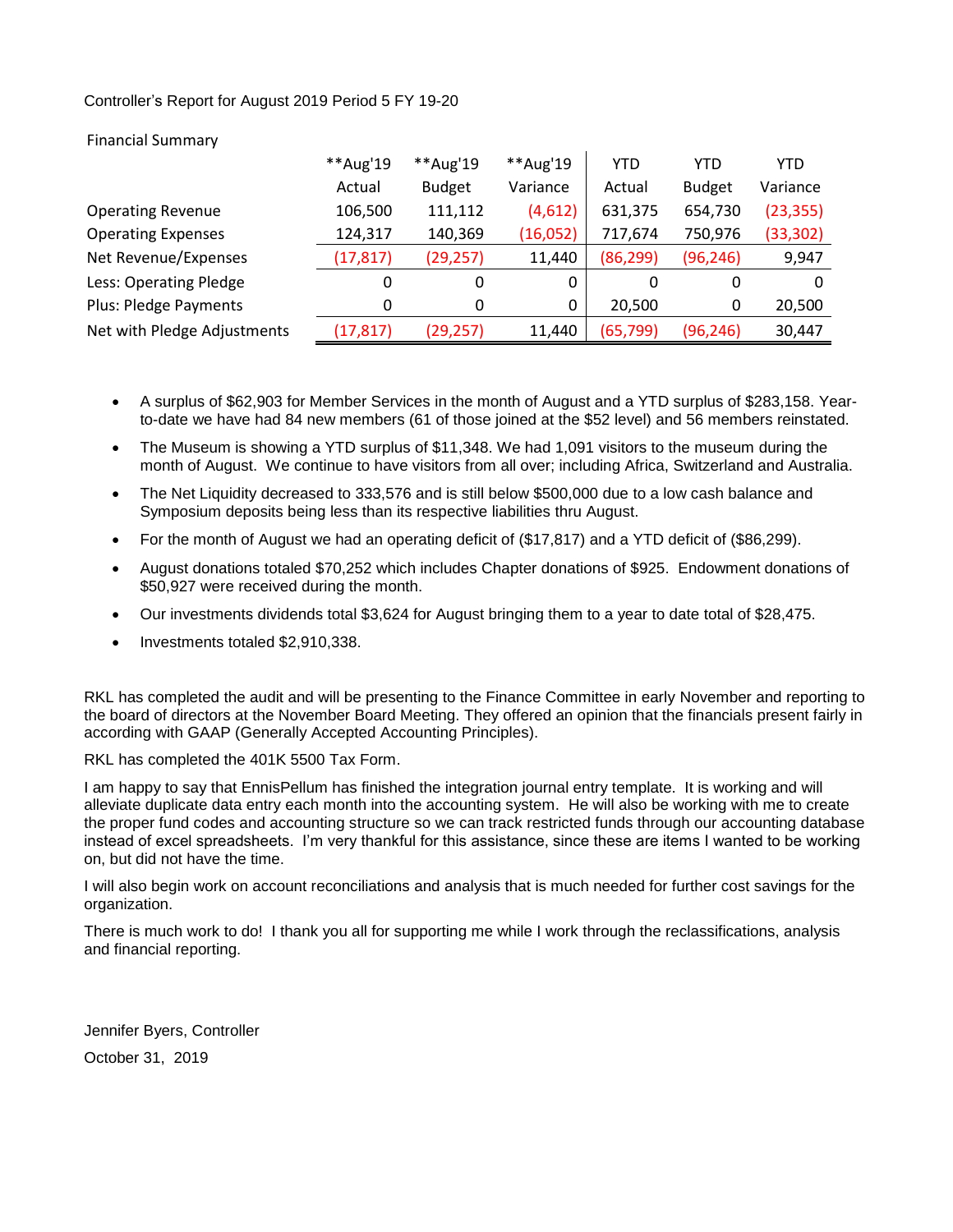## **Member Services Report – August 2019**

Pamela J. Lindenberger, Member Services Manager

| <b>Individual Memberships</b> | <b>Aug 31</b> | Jul 31. | <b>Jun 30</b> | May 31 |
|-------------------------------|---------------|---------|---------------|--------|
| *Regular/Student/Youth        | 10.045        | 10.104  | 10.221        | 10.227 |
| Associate                     | 653           | 662     | 660           | 65.    |
| Life                          | 215           | 215     | 216           | 216    |
| <b>Total Individual</b>       | 10.913        | 10.981  | 11.097        | 11.094 |

#### **Contributing Memberships**

| <b>Brass</b>              | 100 | 102 | 104 | 103 |
|---------------------------|-----|-----|-----|-----|
| Silver                    | 50  | 47  | 49  |     |
| Gold                      | IJ  | IJ  | 14  | 14  |
| Platinum                  | 11  | 11  | 10  | IO  |
| Ruby                      |     |     |     |     |
| Diamond                   |     |     |     |     |
| <b>Total Contributing</b> | 177 | 176 | 178 | .75 |

#### **Business Memberships**

Г

| Regular               | 213 | 219 | 225 | 223 |
|-----------------------|-----|-----|-----|-----|
| Silver                |     |     |     |     |
| Gold                  |     |     |     |     |
| Platinum              |     |     |     |     |
| Ruby                  |     |     |     |     |
| <b>Total Business</b> | 224 | 230 | 236 | 235 |

| <b>Total Membership</b>                                  |                                           | 11.387                              | <b>F44</b>                          | 11.504                                               |
|----------------------------------------------------------|-------------------------------------------|-------------------------------------|-------------------------------------|------------------------------------------------------|
| Gain/Loss                                                | $\overline{\phantom{a}}$<br>$ \cdot$<br>◡ | -124                                |                                     | $\overline{\phantom{a}}$<br>$\overline{\phantom{0}}$ |
| $\sim$ 1.<br>$\sqrt{ }$<br>$\mathbf{r}$ 1 1 $\mathbf{r}$ |                                           | $1 \cap$<br>$\cdot$ $\cdot$ $\cdot$ | $1$ $2$ $1$ $1$ $1$ $2$ $2$ $1$ $1$ |                                                      |

\*Regular with Online Only Publications and Student/Youth – 1641 (16%)

\*International (included in figures above) – 639

Institutional Subscription Bulletin subscribers - 15

## **Total New & Reinstated Members**

|              |     |      |      |      |    |    |    | MGI                              | <b>Highest</b> |
|--------------|-----|------|------|------|----|----|----|----------------------------------|----------------|
|              | Aug | \$52 | (Jul | Mail |    |    |    | Phone / Web / Reg /Telemarketing | Member #       |
| <b>New</b>   | 84  | 61   | 57   |      |    | 43 | 19 |                                  | 183.676        |
| Rei          | 56  |      | 63   |      |    | 22 | 16 |                                  |                |
| <b>Total</b> | 140 |      | 120  | 18   | 22 | 65 | 35 |                                  |                |

|              | <b>Suspended Members</b>                                       | Total          | Paid-to-Date | Net |
|--------------|----------------------------------------------------------------|----------------|--------------|-----|
|              | Sep 1 (Aug 31 expiration)                                      | 206<br>281     |              |     |
|              | Aug 1 (Jul 31 expiration)<br><b>Dropped Due to Non-Payment</b> |                | 53           | 228 |
|              |                                                                |                |              |     |
| Jul 1        | (Jun 30 expiration)                                            | 211            |              |     |
|              | <b>Dropped Due to:</b>                                         |                |              |     |
| Deaths       |                                                                | $\overline{4}$ |              |     |
| Resignations |                                                                | 6              |              |     |
| Ethics       |                                                                |                |              |     |

## **FY / YTD Totals – 4/1 to 8/31**

|           | <b>New Members</b> | <b>Retention</b> | <b>Member Net</b> |
|-----------|--------------------|------------------|-------------------|
| 2019/2020 | 345                | -687             | $-342$            |
| 2018/2019 | 385                | $-566$           | $-181$            |
| 2017/2018 | 297                | $-726$           | -429              |
| 2016/2017 | 381                | -869             | -488              |

## **Phone Logs**

| Helped member     | 176 |
|-------------------|-----|
| Helped non-member | 101 |
| Redirected        | 168 |
| Renewal           | 46  |
| New/Rei member    | 19  |